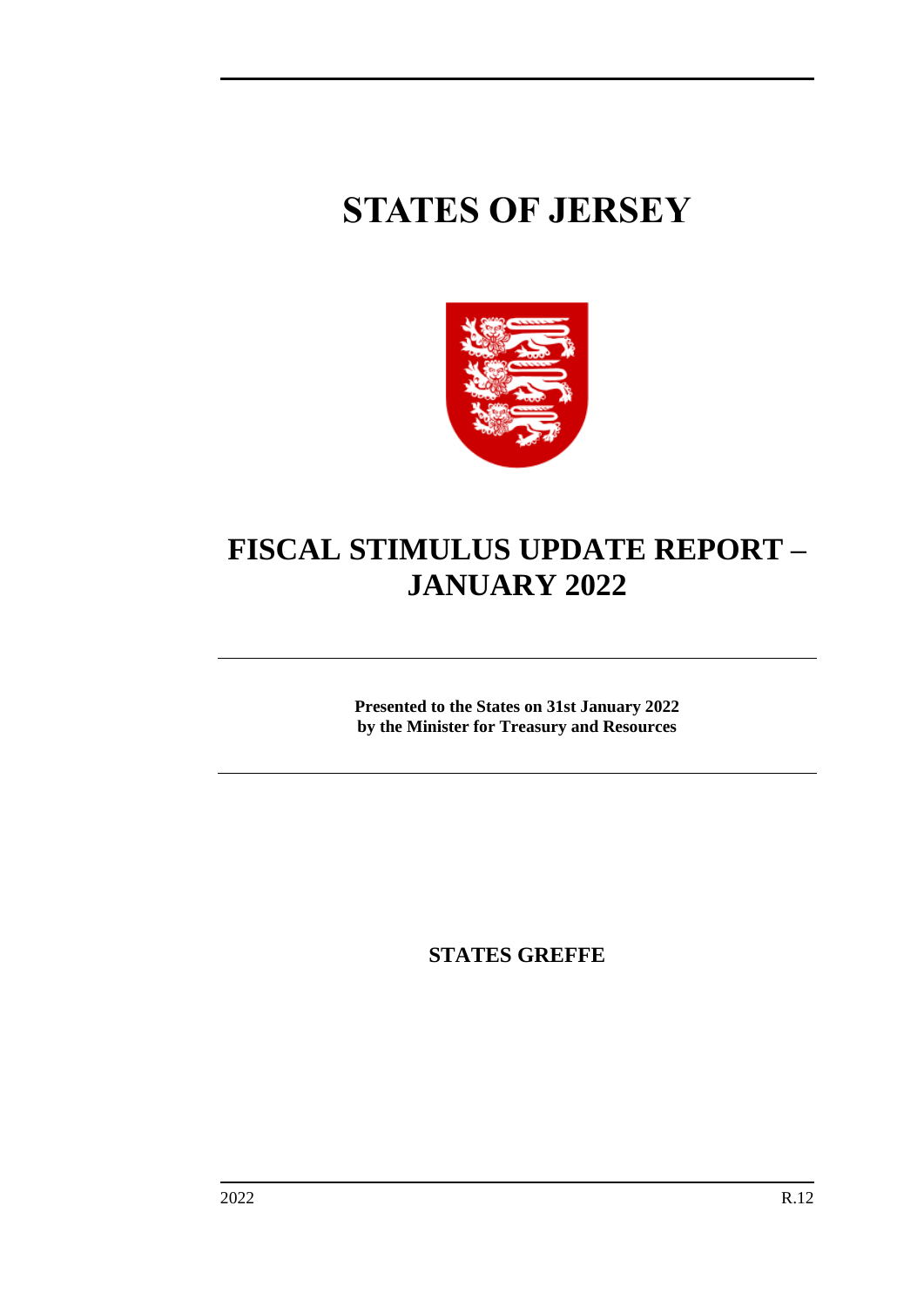## **REPORT**

# **1. Purpose of Report**

This report sets out the progress on the allocations of the Fiscal Stimulus Fund and the status of projects, as required by P.128/2020 Establishment and funding of the Fiscal Stimulus Fund.

The Fiscal Stimulus Fund was established by the Government of Jersey by P.128/2020 as part of a range of measures designed to assist the economy to recover from the impact of COVID-19.

The benefits of fiscal stimulus are principally to reduce the size of the temporary cyclical downturn in economic activity in the short term, and secondly reduce the size of the permanent structural loss of potential output and economic activity in the medium term. Recessions can have permanent effects on the potential output or full-employment level of economic activity. These effects are typically outlined as operating through the impact on both capital and labour e.g., plant and machinery employed in production and the labour force that can be employed. As an example, shedding of labour during a deep recession may result in difficulty in quickly developing the same level of capacity again after the recession – this is true for an individual business but also for the economy.

During this period, no further project approvals have been made and the Minister had made the decision not to approve any additional projects outside Tranche One and Tranche Two but retain the flexibility of the Fiscal Stimulus Fund by including the full amount authorised by the Assembly in the Government Plan. This position, however, was amended during the Government Plan debate with P.90/2021 (Amd. 7) limiting the total available for Fiscal Stimulus to £29.4m.

There has been good progress on most projects as approved although it has been challenging for individual project managers and organisations to operate in the changing landscape caused by the ongoing, and longer felt, impacts of the pandemic. Three projects will not be progressing as part of the Fiscal Stimulus Funding and the details of the issues with those projects are set out in the individual project updates  $-$  Jersey Spartans, Oakfield, and Jersey Opera House.

The length of the impact of the pandemic has particularly affected the supply chain and the available labour within the construction industry and has led to the need for some projects to request short extensions. The Minister has had to consider further extension requests for projects beyond 31st December 2021 which have been taken on the recommendations of the Fiscal Stimulus Oversight Group, informed by economic advice.

# **2. Progress report on projects**

# 2.1 Customer and Local Services (CLS)

The department provided its support for all the recommended applications and applied for two schemes – Howard Davis Hall and Unemployment Support Scheme.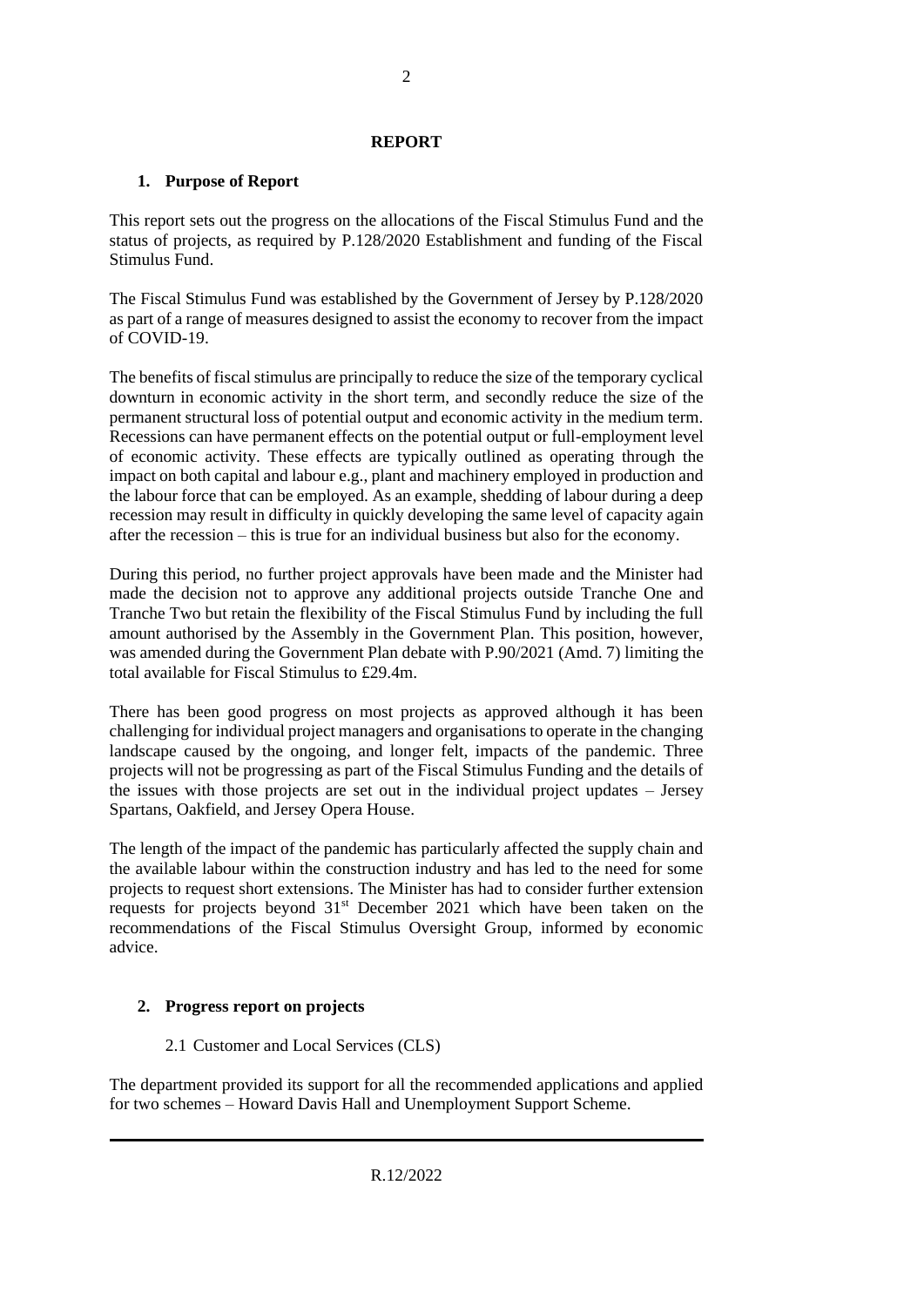# 20-008 Jersey Citizens Advice Bureau - Website/Digital Channels Technology Project £50,000

The funding will improve the Jersey Citizens Advice Bureau's website, by providing an improved and up-to-date source of information for both Jersey Citizens Advice staff, volunteers, and clients from across the community. The Jersey Citizens Advice Bureau's aim is to support Jersey residents by helping to ensure accurate and helpful guidance is provided. This project is on track and went live in January 2022.

# 20-029 – Howard Davis Hall Redevelopment (Howard Davis Park) Construction Project (Multiple trades for renovation work) £750,000

The project will renovate this historically important building and enable events such as civil partnerships, celebrations of life, corporate events to take place in the spectacular Howard Davis Park. The aim for the venue is to become a self-sustaining commercial events business.

Planning permission has been submitted and a letter of intent has been issued with a local contractor. The completion time for the project will be 28 weeks. There has already been considerable interest in hiring the venue and this will enable other businesses to provide catering, marquee hire as well as professional musicians for example.

Internal work has commenced as planning permission is not required for that work, which is most of the restoration. The local project team are on site and have engaged with local artisans to commission repairs to the existing glass work and construction of new doors based on the original designs. Branding for HDH has been developed again by a local firm and final colour schemes and furniture are due to be confirmed before the end of the year.

As planning permission needs to be granted for the external works an extension to 31st March 2022 has been granted.

#### 20-071 Jersey Employment Trust - Acorn collections and processing facilities Construction Project (Multiple Trades and multiple local contractors) £808,336

This project's funding is for the building of a collections, processing, and delivery hub to improve donation operations and provide additional employment opportunities. Acorn has estimated that this investment will enable them to increase their revenue by £253,400 per annum and create a minimum of 10 paid jobs and 60 training opportunities for people with disabilities, long-term health conditions and people being supported by the Back to Work scheme.

The delays on original expected dates are due to long waits for orders of construction materials to arrive on Island, and increased specifications of the foundations of the build due to by-law regulations. All foundations are now complete, and the erection of the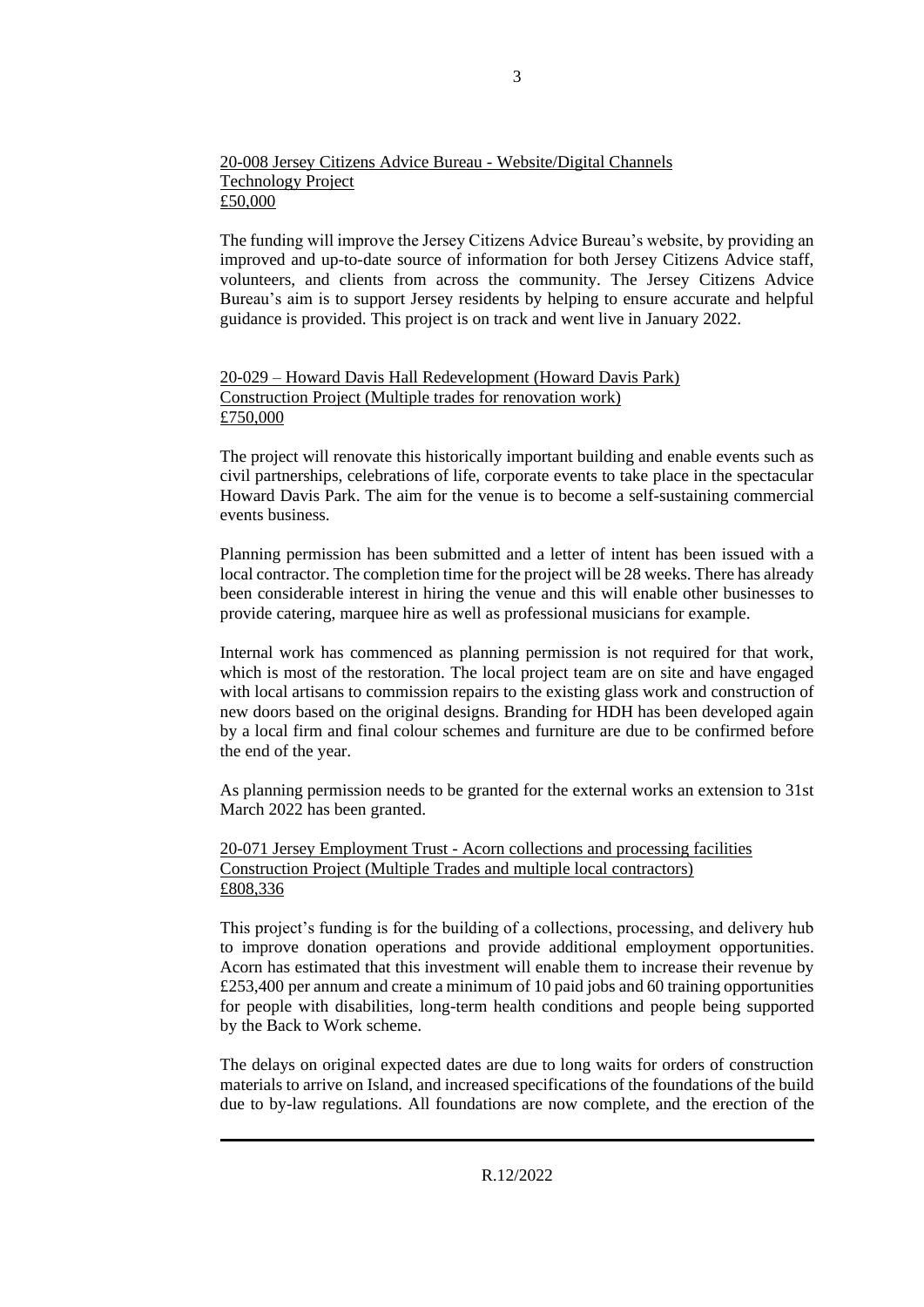steel shed is now complete. The steel cladding and doors and windows will be fitted in preparation for internal works to start and be completed by Feb 2022. Nine local contractors and employees have been working on site and have adjusted their timeframes in accordance with the delays that have occurred. The Back to work foundations scheme worked on site to prepare the site for the foundations and made improvements in preparation for the build, thus providing opportunities to unemployed people.

The project will create numerous opportunities across a diverse profile adding to the current work force. Currently the Jersey Employment Trust works with 338 people with a variety of disabilities and 46% are female and 54% are male. The disabilities can range from visual impairment, long term health conditions, mental health, brain injury, learning disability and autistic spectrum conditions.

#### 20-099 Unemployment Support Support for Business & Skills improvement £1,250,075

The approved funding in April 2021 was for £1.25m fiscal stimulus to improve 190 long-term job-seekers' opportunity to move back into paid employment. The project has been given an extension approval until 31 March 2022.

In April 2021, there were 1460 locally qualified people registered as looking for work in Jersey compared to a pre-covid level of 850 in March 2020.

As of September 2021, there were 1087 registered jobseekers with the following groups considered the most impacted by the economic effects of the pandemic:

|                                                         | Total | Long Term | Aged 16 24 | Aged $50+$ |
|---------------------------------------------------------|-------|-----------|------------|------------|
| Total actively<br>$\sim$ seeking $ 1087 $<br>work (ASW) |       | 447 (41%) | 177 (16%)  | 314 (29%)  |
| Long term jobseekers                                    | 447   | 447       | 48         | 171        |

As of 22 November 2021, there are 821 registered jobseekers, with the following changes:

|                                                  | Total | Long Term | Aged 16 24 | Aged $50+$ |
|--------------------------------------------------|-------|-----------|------------|------------|
| Total<br>actively<br>seeking $821$<br>work (ASW) |       | 353 (43%) | 138 (17%)  | 275 (33%)  |
| Long term jobseekers                             | 353   | 353       | 37         | 141        |

To date (6 months in), there are **79** Employment Incentives for 6 months and **15** Paid Trainings and **9** Autumn Incentives confirmed.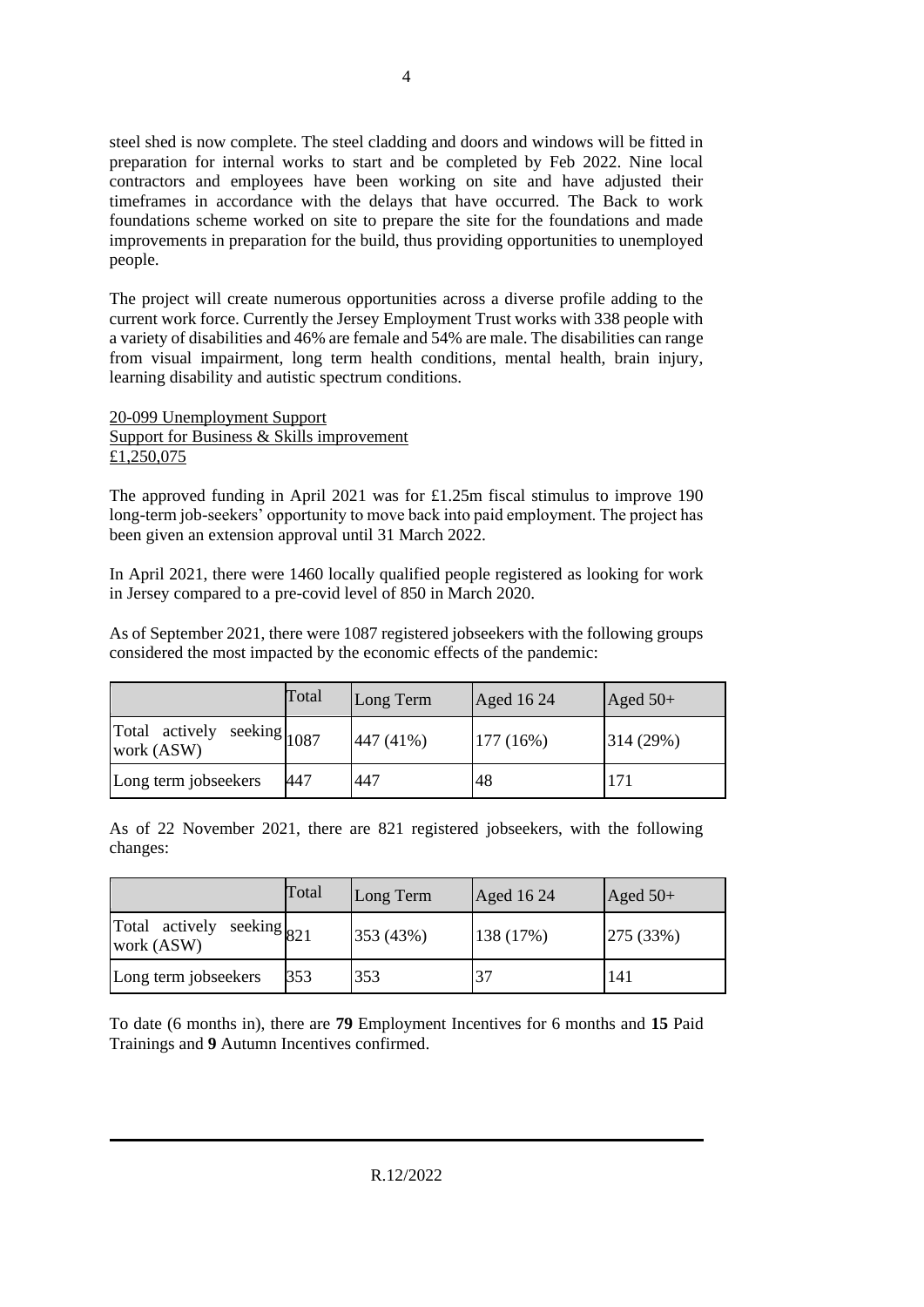The Back to Work Fiscal Stimulus project is expected to deliver a total of 120 subsidised roles totalling £800k. There is potentially additional underspend from roles that have not completed the entire placement – employment sustainability is currently at 82%.

20-163 The Shelter Trust – Women Only accommodation Construction project £189,500

The pandemic has affected a variety of Islands in many ways. Due to the pandemic the need for homeless shelter has increased, especially for women. Once open the Shelter will provide much needs support for 20 vulnerable women. These women will be supported by permanent and continuous staffing. The funding will also create 9 roles to deliver the women only service. This project will benefit the communities most vulnerable members. The project delivery plan indicates that local tradesman and contractors will be used to deliver the project.

This facility was largely completed in December 2021 and all fiscal stimulus funds have been spent. Due to an outbreak of Covid within the contractors teams the opening of the facility has been delayed to February 2022.

2.2 Children, Young People, Education and Sport (CYPES)

The department provided its support for all the recommended applications and applied for one project itself – RETRAIN skills.

20-001 Jersey Scouts Association – Refurbishment of Kenneth Faucon Hall Construction Project (Refurbishment with multiple trades) £50,694

The project will improve the existing infrastructure of the Scouts in Jersey, which is used by the wider community, ensuring that we can continue to provide opportunities and adventure for young people on the island regardless of their socio-economic background, and a valued community facility. The project will also lend itself towards ensuring our buildings are better for the environment in the long term and provide employment for local businesses in the short term.

The project commenced on  $8<sup>th</sup>$  September 2021 and is on track to complete by the end of January 2022.

20-002 Ebenezer Church – Refurbishment of Kitchen area Construction Project (Refurbishment with multiple trades) £11,000

The church currently uses the main hall to provide refreshments. This project will provide them with a dedicated area to enable the provision of refreshments, which will allow a wider reach and improved facilities for the users. This is a refurbishment project which will require local tradesman and source goods through local suppliers.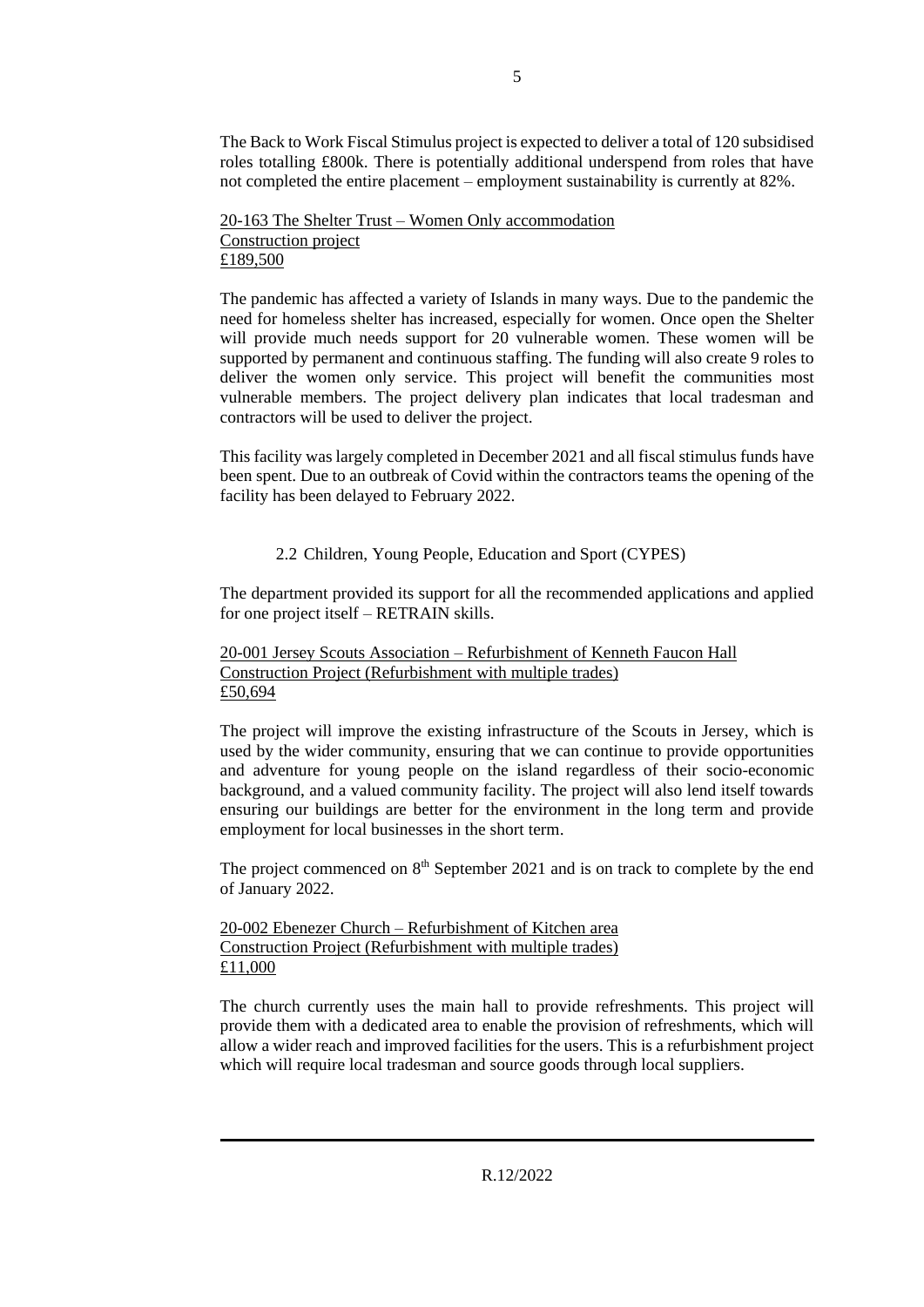There has been delays in the delivery of suppliers and securing tradesman which has meant the project has been approved an extension to 31 March 2022.

20-038 Jersey Youth Service – First Tower Youth Project Development Construction Project (Redevelopment of the centre to utilise building and upgrade current facilities) £1,500,000

In partnership with First Tower Community Association, the Youth service deliver four evening sessions per week from the site. The building is in a basic condition and is not big enough to accommodate the number of young people who attend or to accommodate use by the wider community. The funding will allow the redevelopment of the centre to utilise the whole building to include heating, adequate toilet facilities, disabled access, and a daytime community access Café area.

Update:

- Planning and Building Control permissions are now in place
- Jersey Youth Service have packed up and vacated site
- The contract has been awarded to a local developer who started work in December 2021

The project has received an extension request until 31 March 2022.

### 20-039 Jersey Youth Service – Queen's Silver Jubilee Activity Centre Crabbe Construction Project (Refurbishment with multiple trades) £32,000

The Queen's Silver Jubilee Activity Centre Crabbe is a well-used residential centre, used by all Jersey Primary and Secondary Schools, youth organisations and youth groups all year round. It is also used for the Duke of Edinburgh Award scheme. It provides opportunities for young people in outdoor learning, which contribute to the development of children and young people along with various mental health and wellbeing factors.

This project was completed in December 2021.

### 20-041 Trinity Youth Centre Trust – Alterations to Trinity Youth Centre Construction Project (Multiple trades) £828,330

The Trinity Youth Centre Trust Incorporated, a locally registered charity, has responsibility for the Trinity Youth Centre which provides a base for the Trinity Youth Project, the 6th Jersey Scout Group, and other community, leisure, and recreational focused activities. This project will carry out essential maintenance and make alterations to improve of the Trinity Youth Centre.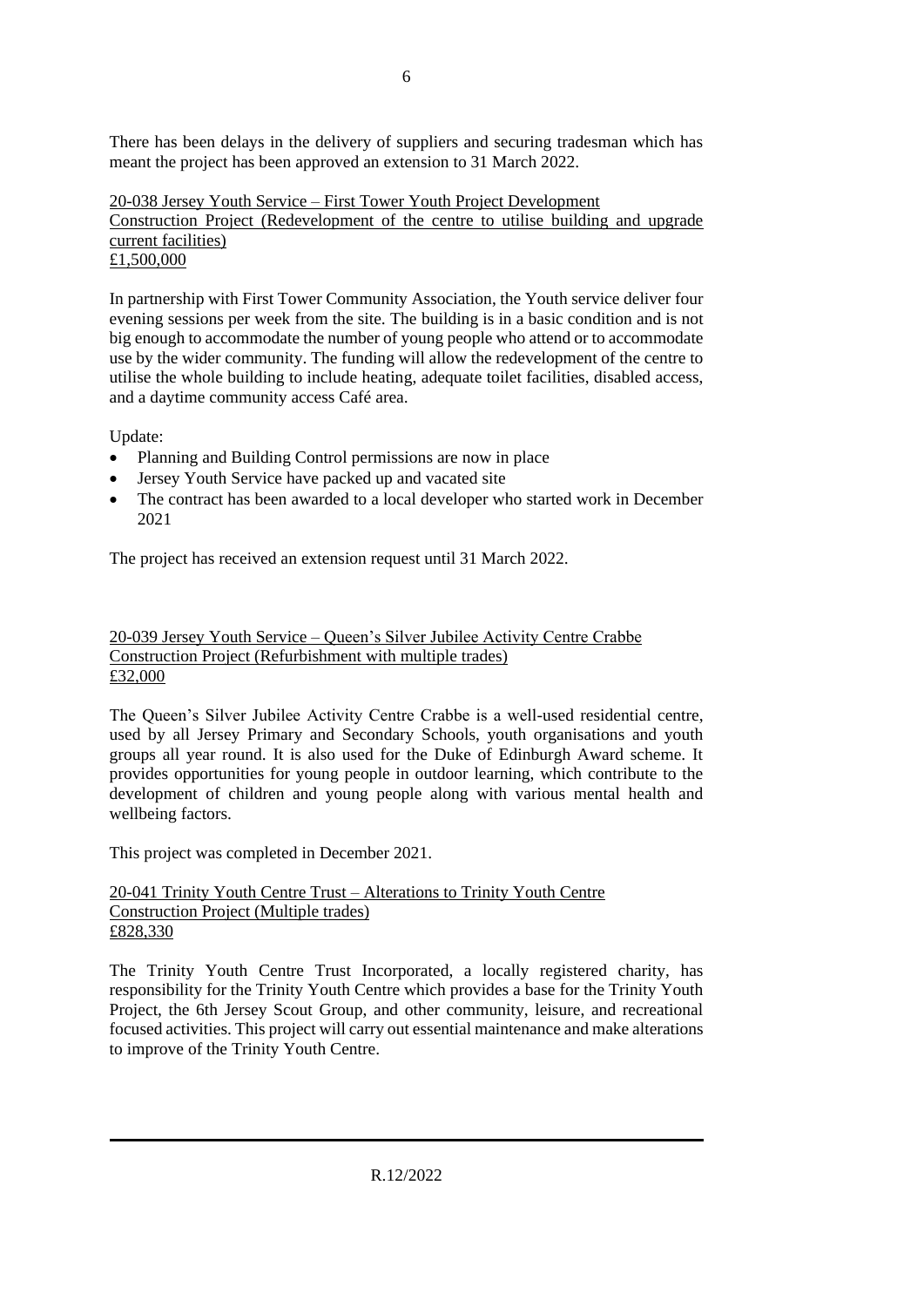Once the project is complete it will benefit the local community, local clubs, children, and young people. The centre will be able to hold events, children-based activities, and fitness classes as it will have updated facilities. The project will include:

- Replacement of external roof coverings
- Replacement of the mechanical and electrical services
- Alterations to the internal layout
- Improvements to the toilet facilities from a disability and safeguarding perspective

Planning permission has been approved and all contractors have been appointed. Work began in June but there have been a few delays which has pushed the project back by approximately 6 weeks. These delays are due to the delay on inbound building materials from UK.

The project has been approved an extension until 31 March 2022.

20-051 RETRAIN skills Skills and Training £1,700,000

This project is a skill-led project that will provide support to those who have found themselves economically inactive or underactive due to the Covid-19 pandemic. It will help provide technologically enabled careers and a job matching service linked with skills and training development opportunities for targeted sectors of the community or industries. Upskilling on-Island people in these areas will reduce the dependence on overseas markets for these skills.

There are 43 courses across a range of topics from the Digital Jersey Academy, all informed from the Labour Market Insights report from Geek Talent. The allocations are listed below and total a maximum of 600 places. Place numbers per course fluctuate due to room sizes, some early Covid restrictions and course restrictions. The creative courses and business services are limited by computer/hardware resources.

| Category                 | No. of<br>Courses | Learning<br><b>Hours</b> | Max<br><b>Seats</b> | No.<br>Enrolled | % Full |
|--------------------------|-------------------|--------------------------|---------------------|-----------------|--------|
| $\overline{A}$           | 3                 | 27                       | 48                  | 41              | 85%    |
| <b>Business Services</b> | 4                 | 64                       | 28                  | 18              | 64%    |
| Coding                   | 3                 | 66                       | 48                  | 46              | 96%    |
| <b>Creative</b>          | 7                 | 50                       | 56                  | 56              | 100%   |
| <b>Cybersecurity</b>     | 5                 | 36                       | 70                  | 46              | 66%    |
| <b>Digital Literacy</b>  | 2                 | 18                       | 36                  | 23              | 64%    |
| <b>Digital Marketing</b> | 15                | 139                      | 262                 | 258             | 98%    |
| <b>UX</b>                | 4                 | 27                       | 52                  | 48              | 92%    |
| <b>Total</b>             | 43                | 427                      | 600                 | 536             | 89%    |

Of the 536 Enrolled students 400 have now either completed or are in progress, with the remaining students scheduled to start before the end of 2021.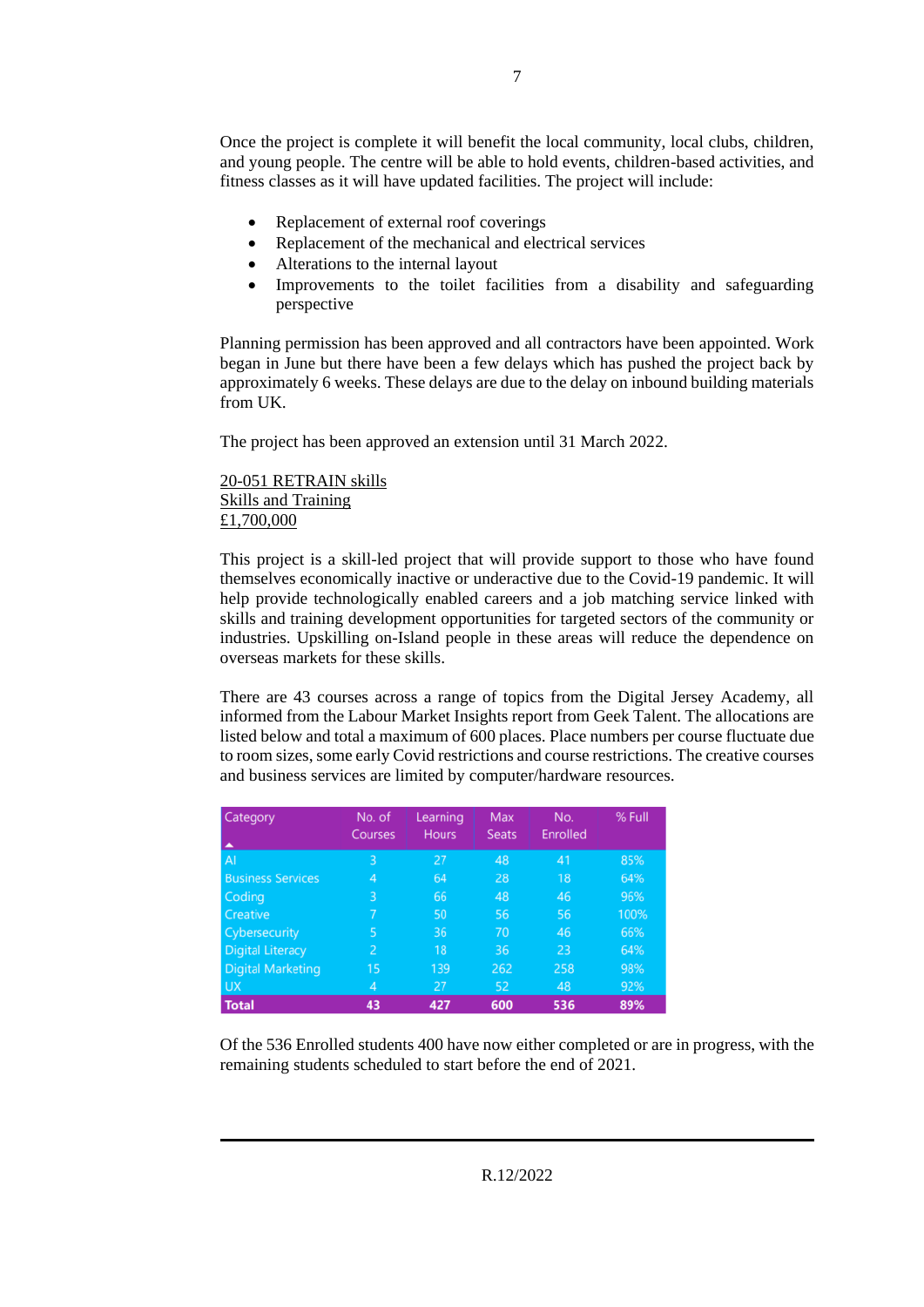With 536 applicants for physical courses, there are another 32 currently enrolled online, taking the total to a potential 568 so far. The project is on track and there is a good gender metric of the diversity, achieving over 55% female applicants. The project has an approved extension until 31 March 2022 to increase the reach of the courses.

# **Internships**

Skills Jersey have partnered with Organisational Development to create the first cross Government of Jersey Internship programme which has:

- Created a pathway into Government for local graduates.
- Showcased the diversity of careers and opportunities.
- Helped to address the recruitment and skills gaps
- 34 placements were offered and there have been 2 job offers

# **Traineeship**

16 young people were identified by Skills Jersey NEET data and are engaging in a training and employment programme.

20-102 Jersey Scouts Association – Refurbishment of St Luke's Hall Construction Project (Refurbishment with multiple trades) £50,328

This project will see an upgrade and refurbishment of the St Luke's Scout and community hall. The building is used by the wider community and provides opportunities of adventure for young people on the island regardless of their socialeconomic background. Works have been slightly delayed due to availability of resources. An extension has been approved until 31 March 2022 however, it is anticipated that the project will complete in January 2022.

# 20-171 Beaulieu Convent School – Sports Centre

Construction Project (Construction project with multiple trades) £1,500,000

This project will see the construction of a sports centre for both the school to use and the wider community. Planning permission was obtained on 6 December 2019 and predated the Fiscal Stimulus project grant. The cost of obtaining planning permission was met by the school. Work started on 28 June 2021 and following the approval of an extension request, is on track to complete by 31 March 2022. There are 12 contractors in total working on the project and all of them are local businesses apart from one.

Some work that has been undertaken includes earthworks, drainage works and selected demolitions. The project has also provided an opportunity to introduce pupils at Beaulieu Convent School to the traditionally male-dominated construction industry as a potential future career path.

Students from Beaulieu Convent School have been involved in:

• Visiting the construction site and experiencing the work of our construction team, asking questions, and seeing the large earth moving vehicles in action.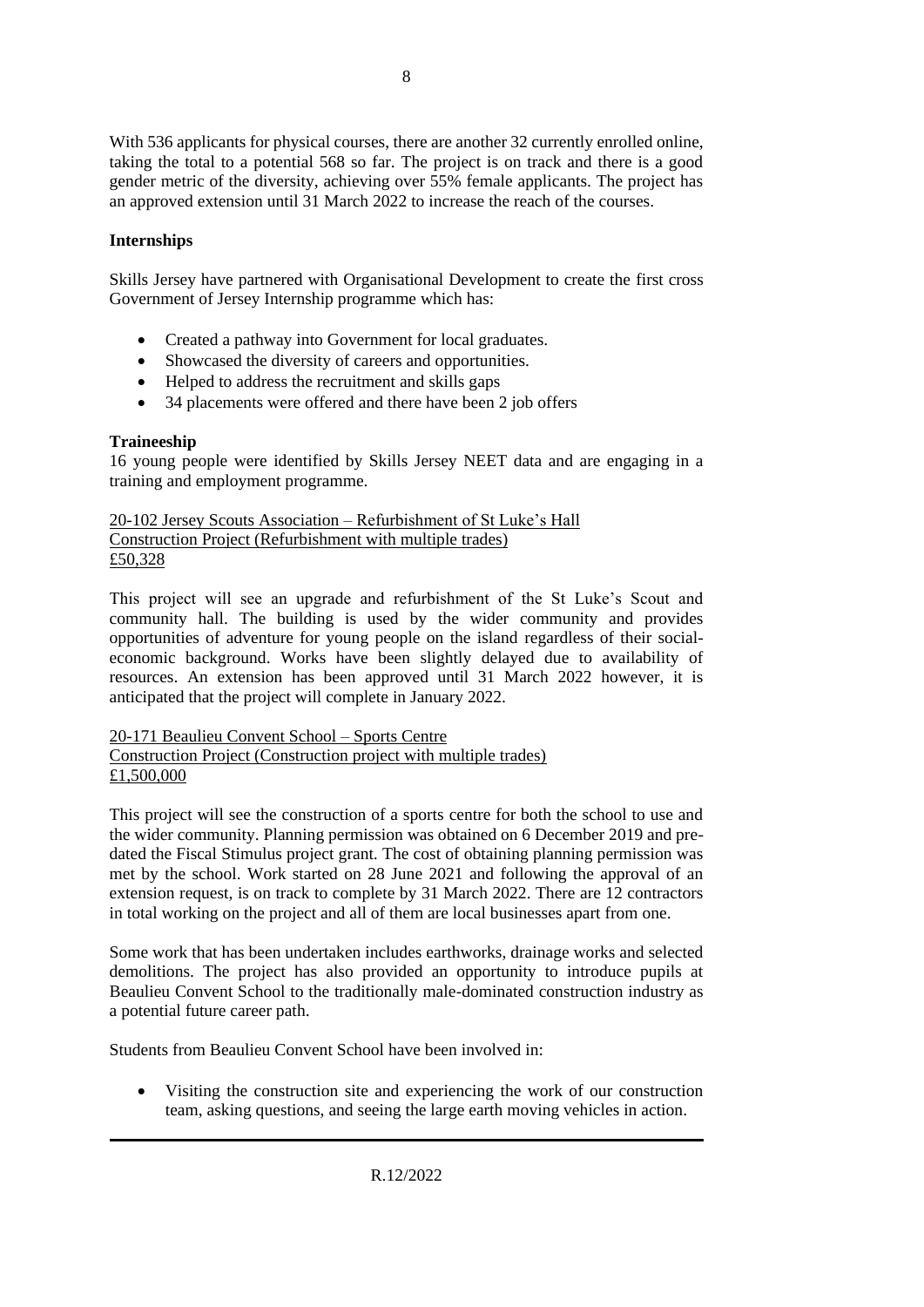- Reviewing the design plans with Architect and CEO (Chief Executive Officer) and offering constructive comment and advice on design, fit out and colouring.
- Creating artwork on the site boundaries to bring some cheer to everyone especially those working on the site. Conscious of everyone's wellbeing during a long construction period.

20-125 Every Child Our Future – Summer School Skills and Training £60,000

The project plan was designed to best meet the needs of students by creating a balance between learning visually, kinaesthetically, and auditory alongside opportunities to improve reading and writing. Six small group sessions were delivered each day with a staff to student ratio of 3:14 for English and mathematics, and 2:14 for the outdoor learning part of the day. This ratio guaranteed a high level of student engagement and ensured that staff met the individual needs of students. The staff team consisted of Haute Vallee Teachers, Teaching Assistants, including EAL (English as an Additional Language) and RTL staff, our Designated Safeguarding Lead and School Based Counsellor.

84 students attended the Summer School over the two-week period. However, results have only been taken from the 72 students who were in attendance for over 90% of the two weeks. All students were provided with breakfast, lunch, and water throughout the two weeks ensuring they were fuelled for the action-packed days of educational fun.

The projects aim during this Summer School was to unlock the potential in the students through discovery and outdoor adventure, alongside mitigating the impact of COVID-19 on their education by addressing gaps in learning caused by school disruption.

The project is complete and was successful. It met all the project objectives set out and had a positive impact on those participants who attended.

20-160 Jersey Scouts Association – Refurbishment of Les Creux Scout Hall Construction Project (Multiple trades) £93,200

The refurbishment project consists of stripping and restoration of the building envelope, reroofing the hall, relaying some of the internal flooring and replacing the boiler and some of the related pipework. The building is used by the wider community and provides opportunities for young people on the island regardless of their socialeconomic background.

Due to the delays in receiving bye-law approval the project has an approved extension until 31 March 2022.

20-161 Jersey Scouts Association – Refurbishment of Jersey Scout's Centre St Ouen Construction Project £244,100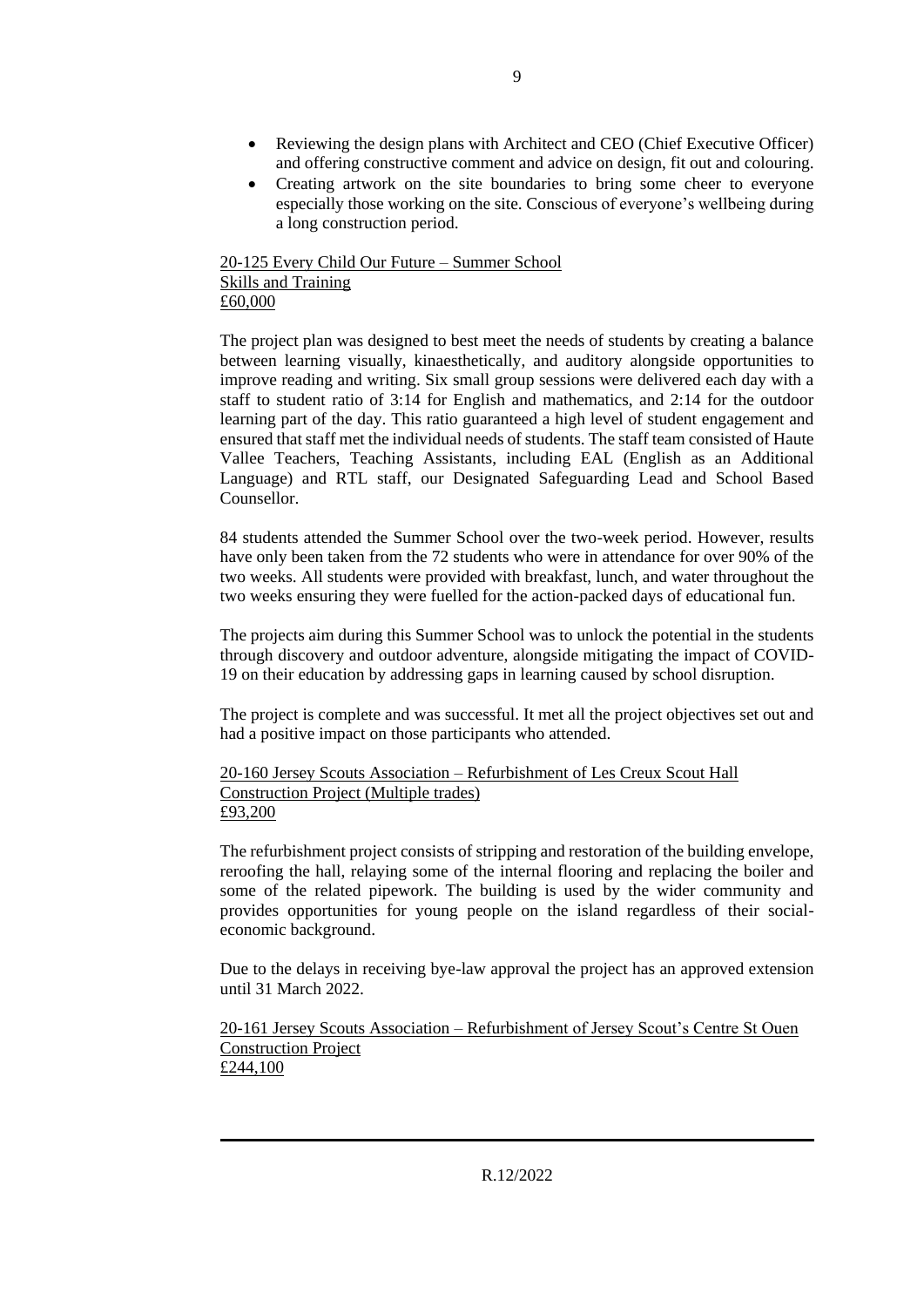This project is for the renovation of the building and its surroundings. The building will be stripped and repainted, doors and windows will be replaced along with the roof. The centre is used by the wider community and provides opportunities of adventure for young people on the island regardless of their social-economic background.

Project planning is underway, and the tendering process has commenced and an extension to 31 March 2022 has been approved.

2.3 Health and Community Services (HCS)

The department provided its support for all the recommended applications and applied for one project itself – Domiciliary Care Market Stimulation.

20-069 Brook Jersey Premises – Leasehold refurbishment Construction Project (Refurbishment with multiple trades) £188,992

Funding has been used to convert its new offices into, clinical rooms, an education room, and an inviting waiting area for young people. Brook provides a variety of services which are used by diverse number of young people as well as schools. It is a benefit to many young people who wish for guidance or support with sexual health.

The project was completed in December 2021.

20-026 Brighter Futures – Springboard, Digital Strategy Technology Project £135,000

This project consists of three elements that aim to reduce the fall in output in the economy by providing employment to local people and developing their skills, knowledge, and expertise in a range of roles and skills development areas. The project will offer opportunities across a breadth of roles and skills development, ranging from the highly skilled, developing and leading a digital strategy, to Early Years and childcare to internships.

The recruitment and interviews for the Digital Strategy lead role took place in November. The internship program that provides bespoke training and professional development is now up and running. An additional role has been created within the crèche with various training being offered to the staff to support their own continuous professional development and induction to the service. This in turn has increase the capacity for more children from struggling backgrounds.

The project has been granted and extension until 31 March 2022.

20-136 Domiciliary Care Market Stimulation Skills and Training £621,500

The Help at Home scheme is a Government funded initiative to expand home care services in Jersey. This project will recruit 100 new staff and up skill 50 existing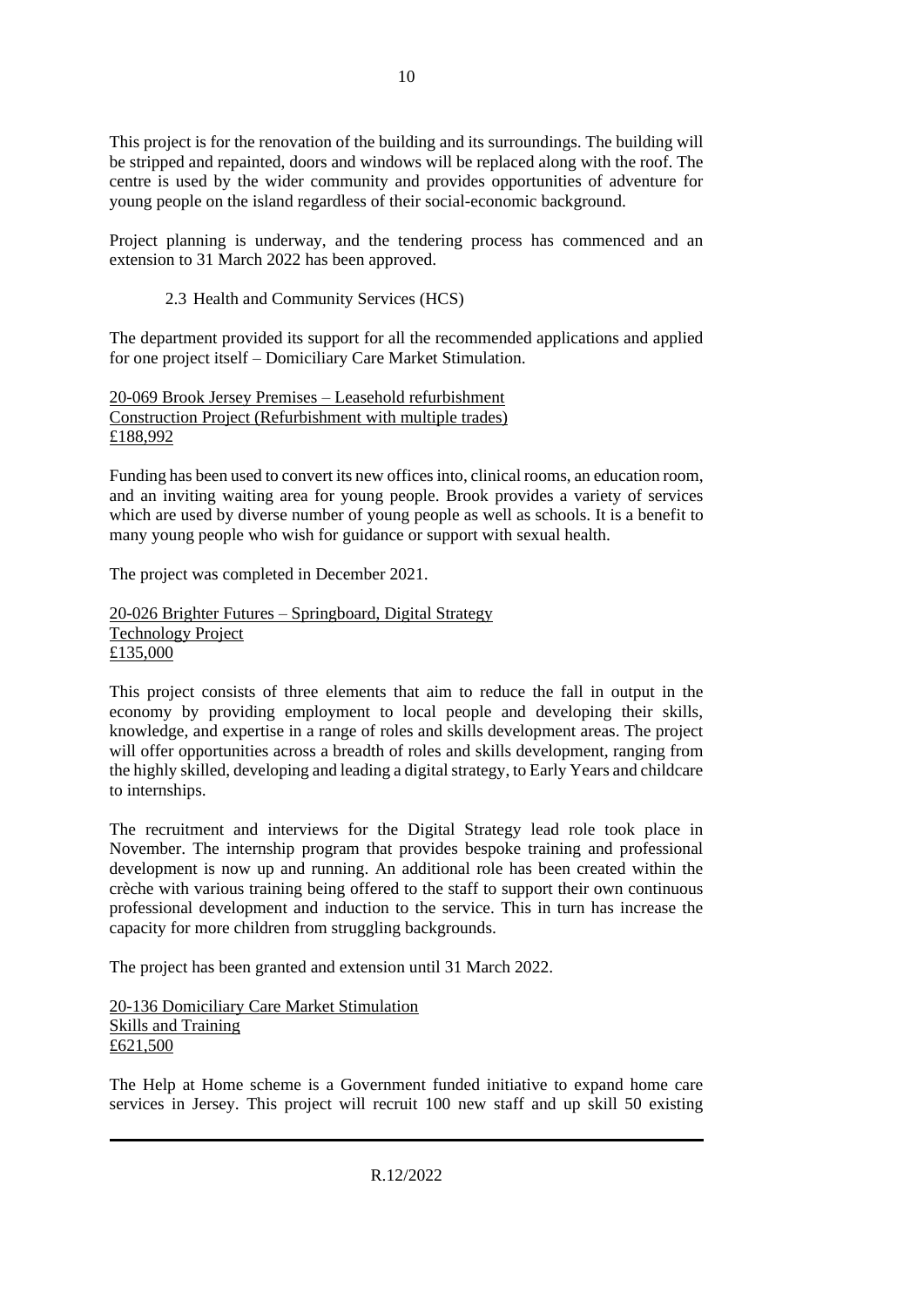employees within the sector. The advertising campaign and scheme launched in October 2021.

The project has been granted and extension until 31 March 2022 to enable the continuation of the recruitment campaign.

```
20-107 Jersey Action Against Rape – Refurbishment of JAAR premises 
Construction Project (Refurbishment with multiple trades)
£11,575
```
Due to the pandemic Jersey Action Against Rape (JAAR) has seen a rise in requests for their services. JAAR provide therapy to sexual assault survivors and the refurbishment project will provide a more supportive environment for survivors. This project to refurbish the JAAR offices will be completed in January 2022 although all of the funding has been accounted for in December 2021.

# 20-116 Jersey Action Against Rape – Counselling hours Support for business £10,448

As a result of the pandemic the requirement for the Jersey Action Against Rape services has risen and funding has decreased due to lack of fundraising events being able to take place. The funding has been used to employ a counsellor for 7 additional paid counselling hours a week. The counselling hours provides highly specialised 1:1 counselling for survivors of sexual assault. By employing an extra counsellor, it has reduced the waiting time from 6-9 months to 3-4 months.

The project is now complete and an extra 7.5 hours per week worth of counselling has been in place since June 2021.

#### 20-135 Jersey Action Against Rape – Develop an Ecommerce and Ticket Site Technology project £5,406

The development of the JAAR website was to allow for additional fundraising opportunities through shop functionality and is now complete.

### 20-131 – Jersey Hospice Care – Recruiting and Training of 5 Health Care Assistants Skills and Training £75,725

This project was to create additional posts for Health Care Assistants. Training for the new posts takes up to 6 months and the recruitment process has identified three successful candidates. The candidates are receiving their mandatory training and are on track to continue in their roles.

The project has been granted an extension until 31 March 2022 to enable Jersey Hospice to recruit to the remaining two posts.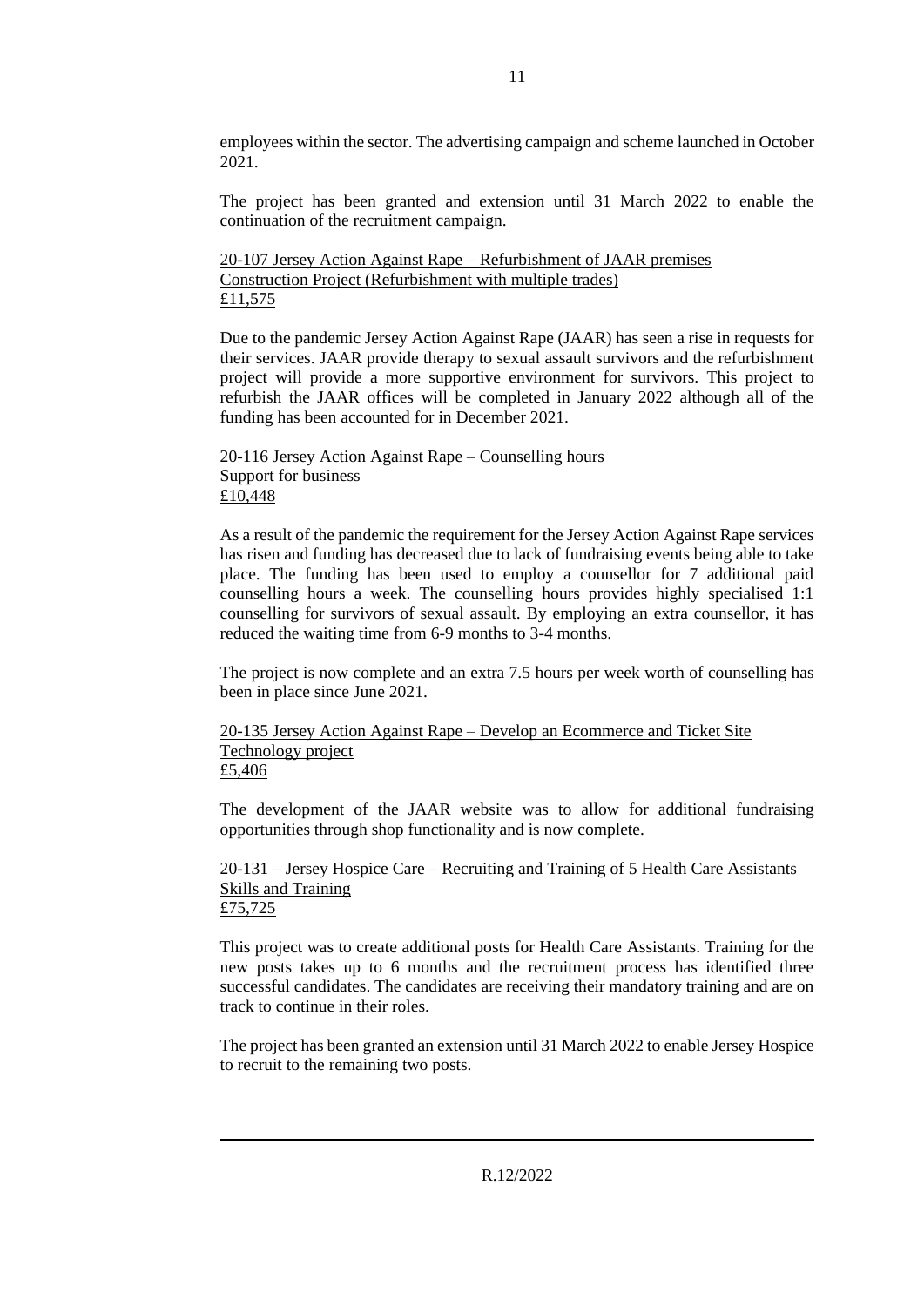### 2.4 Infrastructure, Housing and Environment (IHE)

The department provided its support for all the recommended applications and applied for Coronation Park Paddling Pool, Springfield, Oakfield, and FB fields Sports Pavilion.

#### 20-009 Jersey Cheshire Homes – Solar PV Panels Construction Project (Refurbishment with multiple trades) £67,094

Jersey Cheshire Home currently has 28 residents and supports over 200 external users in the community. To improve the carbon footprint, enhance energy efficiency and reduce the operating costs of the home, this project funding has allowed Solar Panels to be mounted on the roof of the Home's Hydrotherapy Centre. The project was completed in October 2021 and all funds were spent locally.

#### 20-020 Coronation Park Paddling Pool Construction Project (Replacement project with specific trades) £749,650

The funding for this project is to replace and upgrade the paddling pool facilities in Coronation Park, Millbrook. The existing paddling pool is a popular listed structure that had to close 18 months ago because it developed a significant leak which could not be repaired. This project will completely remove the existing structure and replace it with a new waterplay facility that is larger in area but shallower and safer. The park is used by the islands community and will provide an updated facility for islanders to enjoy.

The project will involve a replacement Paddling Pool funded by Fiscal Stimulus and a Splash Pad adjacent funded from departmental funding.

Procurement approvals are in place for the project. An open Tender for the construction works was completed in October 2021 and work has commenced on site. Electric and water supplies have been installed and the existing pool structure has been removed. An extension has been approved to the end of March 2022 with the completed facility opening to the public in time for Summer 2022.

#### 20-021 Jersey Cricket Limited (JCL) – Grainville Cricket Facility Refurbishment Construction Project (Replacement project with specific trades) £300,000

The grant is for the refurbishment of the Grainville Cricket facility. The Government are the owners of the facility and the Cricket club lease the asset. The renovations include the replacement of all windows, doors, toilets, showers, and a reconfiguration of changing room facilities, updated catering facilities and office space. JCL are contributing to the project financially as well. The existence of a dedicated facility puts JCL in a significantly stronger position to attract international, English County and club teams to the Island for internationally recognised tournaments and tours.

The project is progressing well: planning approval has been granted and main contractors appointed. Work has commenced using local contractors with completion by March 2022.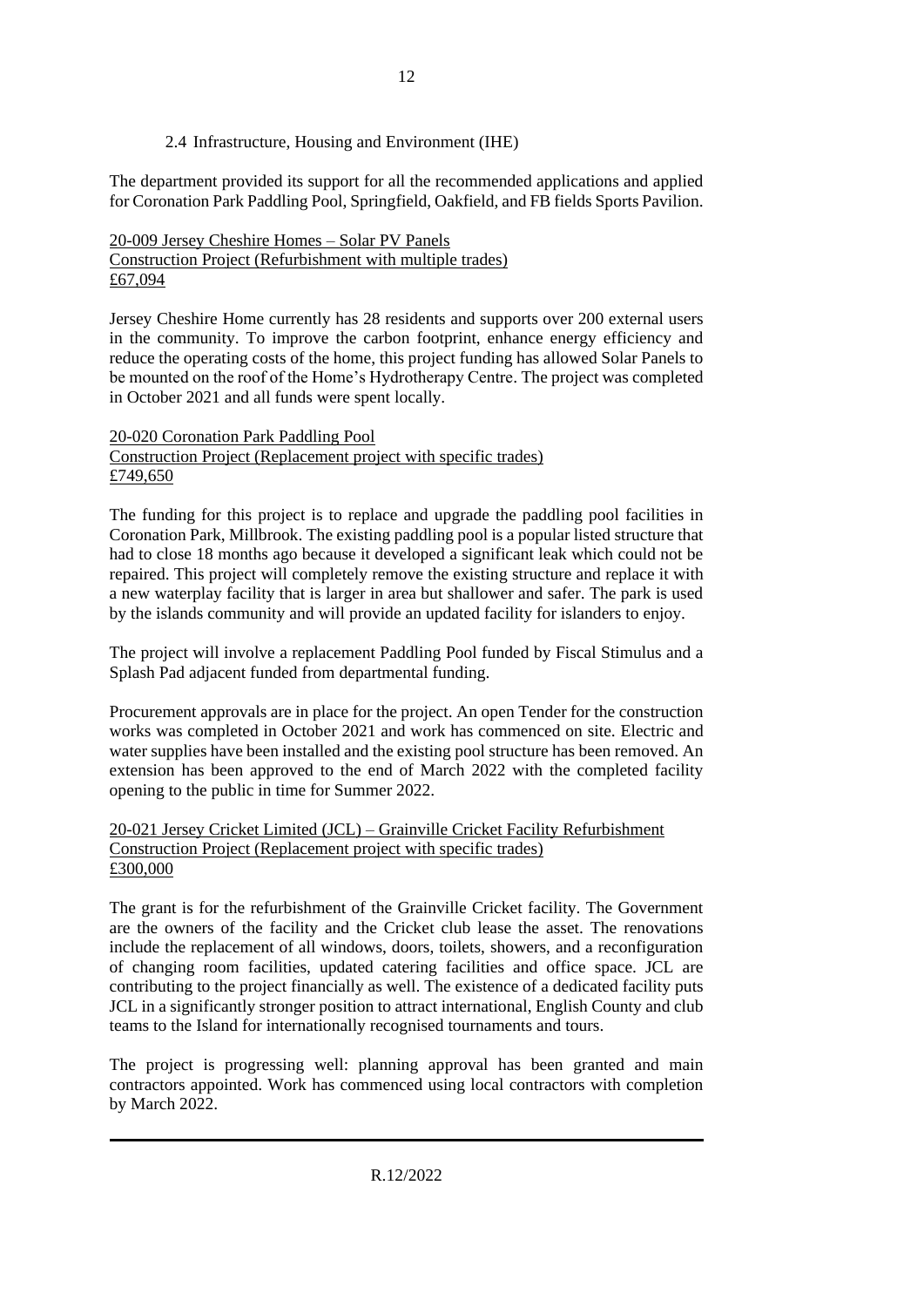### 20-027 Jersey Baptist Church – Facilities Modernisation Construction Project (Replacement project with specific trades) £164,850

The Jersey Baptist Church provides services to children, families, and the community. This project will improve and modernise the church facilities providing a better experience for those users.

Planning permission has been approved and work on constructing the covered buggy and bike park is progressing. Quotes are being sought for other aspects of the grant application. An extension to 31 March 2022 has been approved.

20-034 The Jersey Race club – Racecourse Improvements Construction Project (Replacement project with specific trades) £37,500

This small grant is to put a fence around the inside of the racetrack and replace the irrigation system. This will benefit the facilities for racing going forward. Work has been delayed due to a combination of inclement weather and the unexpected difficulty in locating the watering system valve boxes which need replacing. An extension to 31 March 2022 has been approved.

#### 20-057 Springfield Construction Project (Expansion of facilities with multiple trades) £1,964,558

This project will see the conversion of existing facilities to improve the sports offering and form part of the Fort Regent decant strategy. The project will benefit the whole community and will help with physical and mental wellbeing. It will create local jobs and have a long-term benefit on the economy. The new facilities will provide:

- Improved gym facilities for Active Gym and classes with proper ventilation and best equipment
- Enable the continuation of the exercise referral scheme following decant of Fort Regent
- An upgrade to the football facilities to meet the standard required for Jersey Bulls to compete in higher level leagues
- Act as an enabler to the redevelopment of the Fort Regent project which will support increase in visitor numbers to Jersey by c.12%.

The central location of Springfield together with the town Hoppa bus will ensure that gym access is maintained in a sustainable manner. The key focus is the following:

- Conversion of the existing sports hall to create a new extensive, high-quality health and fitness facility and group fitness studios.
- Conversion of the existing fitness suite to create good-sized high quality additional studio and martial arts spaces.
- Provision of re-modelled, extended, and additional parking to accommodate increased use and the relocation of the existing play area closer to the multi-use games area.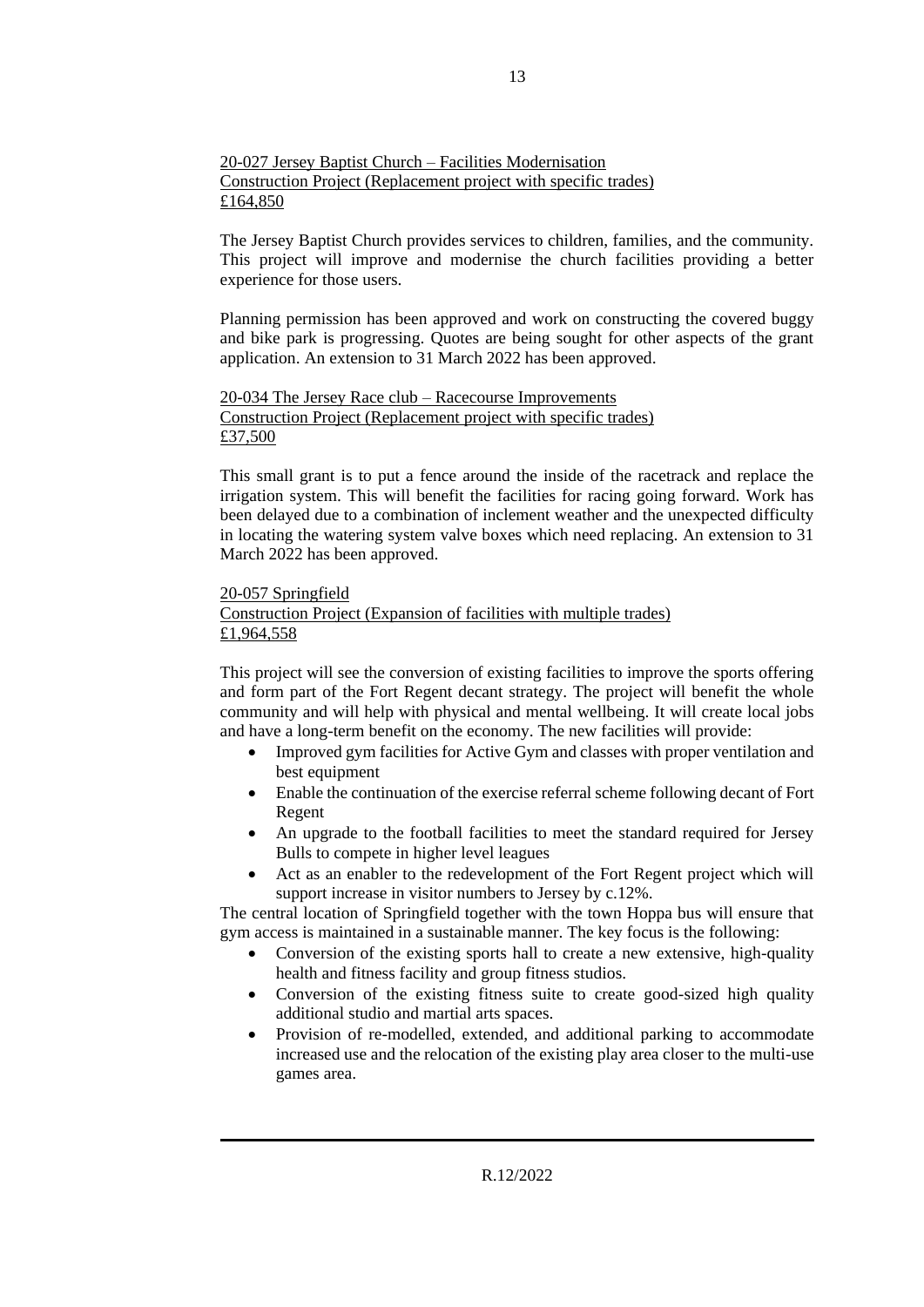There have been issues relating to the project because of the complexity of the implementation of the project and its position within the overall sports strategy. On this basis the project has been granted an extension until 30 June 2022 although there has been further discussion with the project manager about the ability to meet this deadline and keep it within budget and scope for a variety of factors

#### 20-061 Enable Jersey – Changing Places St Brelade's Bay Construction Project £87,000

The funding will develop disabled changing facilities and toilet facilities in Winston Churchill Park. The project has provided disabled people with complex needs somewhere to change, clean themselves, and use a toilet.

This project is now complete.

#### 20-068 Oakfield Construction Project (Expansion of facilities with multiple trades) £3,148,030

This project is for the conversion of existing facilities to improve the sports offering and form part of the Fort Regent decant strategy. The project will benefit the whole community and will help with physical and mental wellbeing. It will create local jobs and have a long-term benefit on the economy. The new facilities at Oakfield will ensure that over 30 sports can continue to operate beyond the life of Fort Regent. These include:

- Conversion of the existing sports halls to create a permanent gymnastics facility
- Development of a 3 netball/12 badminton court sports facility on the existing tennis court area
- Provision of new changing facilities and a classroom to improve the PE and sport offer at Hautlieu School and Highlands College plus island coach education provision
- Additional parking to support the increased use of the facility

The fact that Oakfield Sports Centre is near Hautlieu School and Highlands College means that the investment in facilities at this location will enhance this asset and provide valuable resources to the school and college during the day. One of the biggest benefits to Oakfield is its central location within St Helier, this means that the services will be close to the main population and be accessible from all parts of the Island.

A request to extend the project deadline to 31 March 2022 has been approved. However, the complexity of the project and the impact of the delays in planning have meant that this project no longer meets the requirements of the Fiscal Stimulus Fund, and an alternative funding source is currently being discussed between Treasury and the Department.

20-077 Jersey Spartans Athletic Club (JSAC) – JSAC Clubhouse Upgrade Construction Project (Refurbishment project with multiple trades) £580,000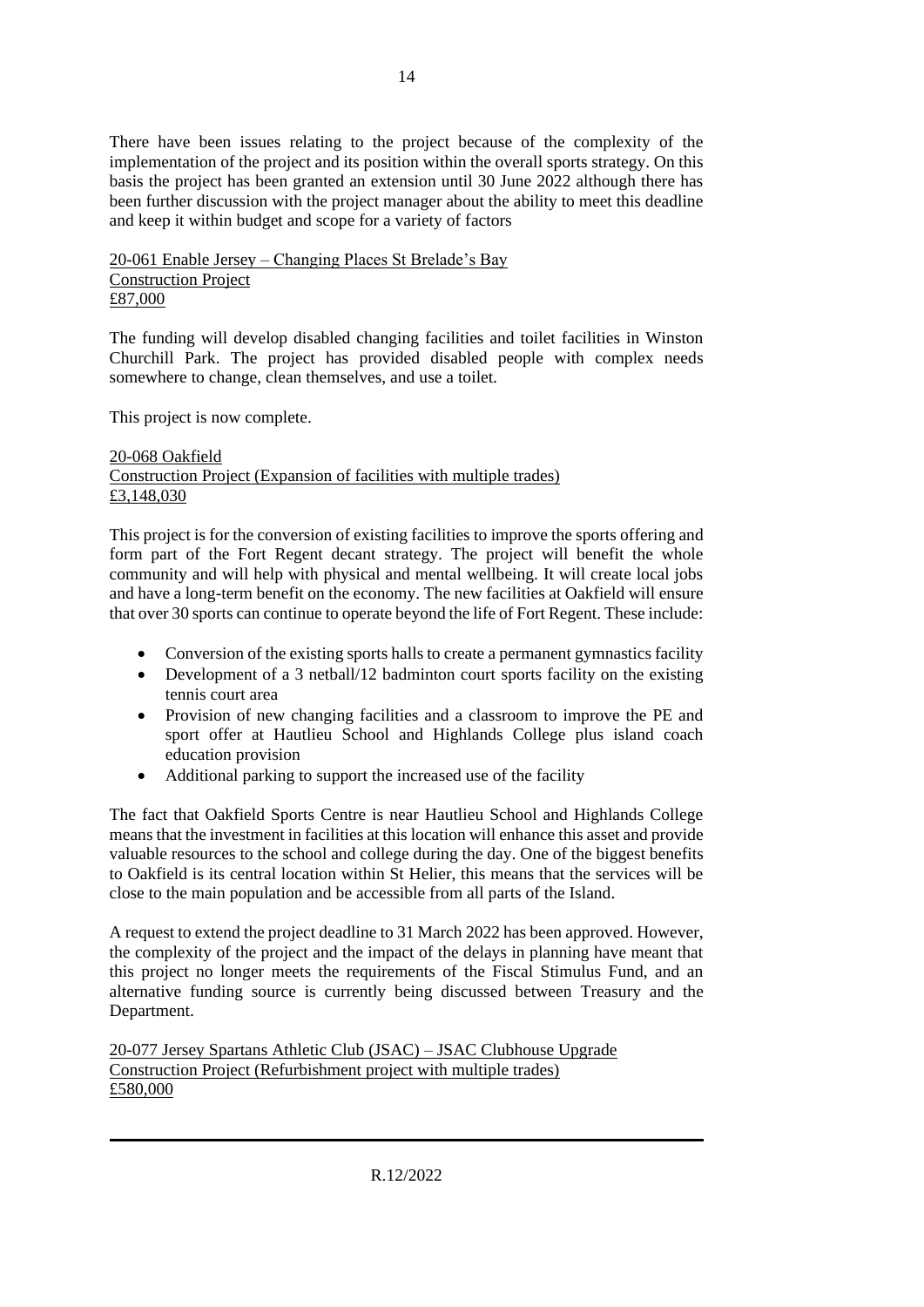The JSAC were originally awarded funding for a project at their headquarters located in FB Fields but due to circumstances outside of their control, this project no longer meets the criteria of the Fiscal Stimulus Fund.

20-084 Jersey Padel Community – Padel facilities at St Clements Recreation Fields Construction Project (Refurbishment project with multiple trades) £425,350

The project will provide the appropriate facilities and coaching for the growth of Padel Tennis within the community of Jersey. This project will provide four Padel courts at St Clement recreation centre, two outside and two indoor, and provide training for local coaches so that there can increased participation in Padel within the Island. Due to a variety of project delays, there is an approved extension until 31 March 2022.

20-104 FB Fields Sports Pavilion Refurbishment Construction Project (Refurbishment project with multiple trades) £95,000

The department received an initial approval to demolish and rebuild the small sports pavilion to provide a fit for purpose changing and rest facility for local sports users at FB Fields. Following submission of the initial application, proposals have been developed for a Masterplan on FB Fields. As a result of this a request to change the scope to refurbishment of the facility was approved which will extend its life until the masterplan comes into effect. Approval has been granted to extend the project to 31 March 2022.

20- 060 7 Overseas (Jersey) Squadron, Air Cadets – Air Cadets Building Maintenance Construction Project (Refurbishment project with multiple trades) £203,600

This project is for the refurbishment and upgrade of Air Cadet facilities which will improve conditions and create an outdoor classroom, store, outdoor gym and improve outdoor space. The building will benefit not only young people but the wider community.

The planning application has been approved and the contractor is in place. The project is moving forward however, due to various issues there is an approved extension request until 31 March 2022.

20-150 Durrell Wildlife Conservation Trust – Warty House and other works (As part of Gorilla Project) Construction Project (Multiple trades) £980,000

This project is part of a multi-phased project which has the aim of providing the Gorillas with a new home. This part of the project is to construct a new warty pig enclosure, carry out work on new trees and hedges, construct a service road and create a temporary boundary wall.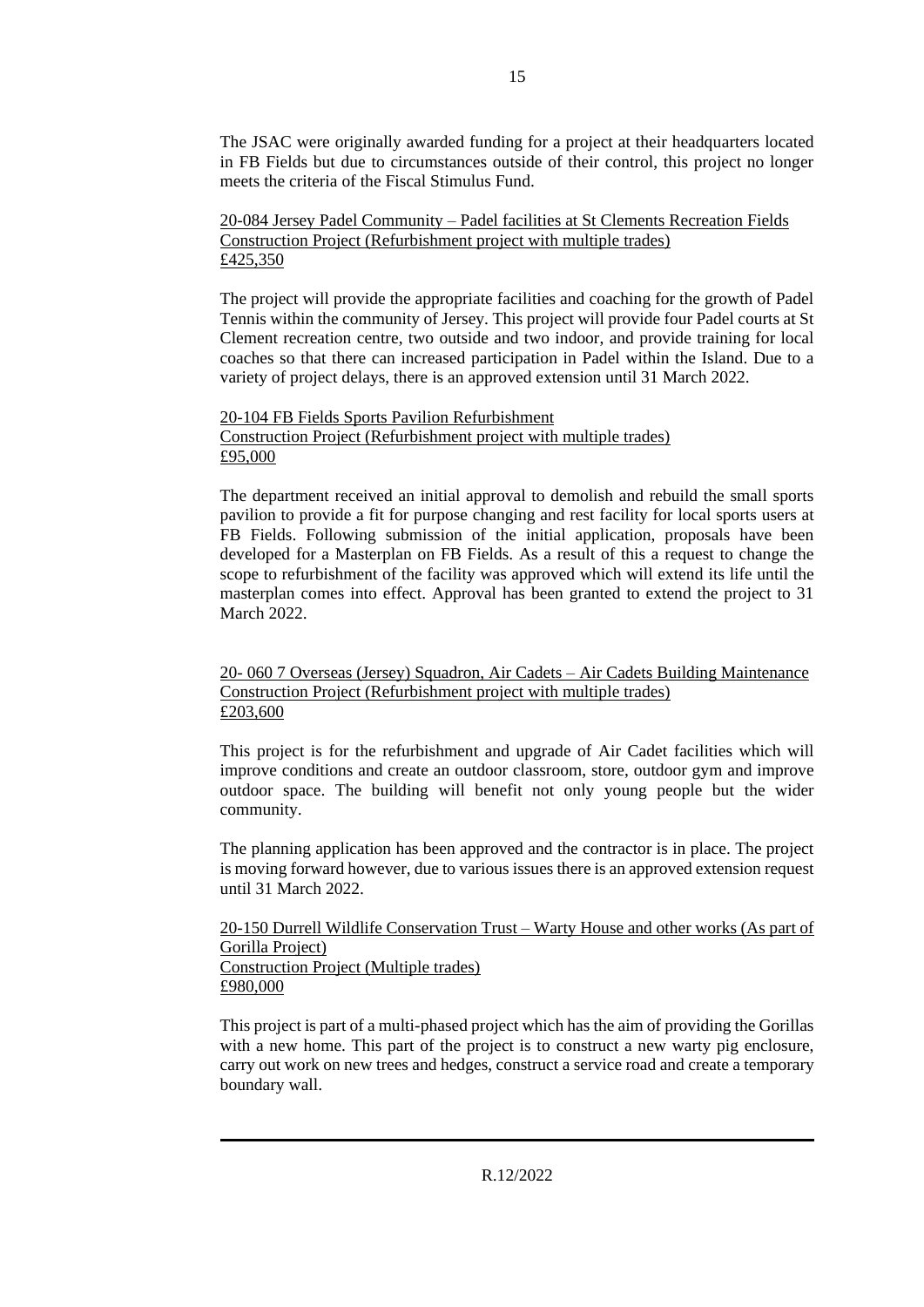Expressions of interest have been issued for the main contractor and this has created a good level of interest. This project has been granted an extension until 31 March 2022.

20-153 Healing Waves – Adaptive Surf Centre Construction Project £411,000

This project will see the creation of an adaptive surf centre. This will benefit people with disabilities by breaking down barriers to allow them to experience water sports. Healing Waves provides sessions to 200 residents and delivers sessions every day throughout the school holidays. The project will see the creation of an educational area where water safety and awareness will be taught. The project has received planning permission and initial works have begun.

Land clearance of the top layer of dune soil has been undertaken with the help of Nurture Ecology and several protected toads were relocated. The earthworks contractor has reduced the land level to match the road and the site is now enclosed with fencing. Work has also been completed to repair drainage from the adjacent public toilets. The project has been granted an extension until 31 March 2022.

Healing Waves have been required, through Planning Conditions, to incorporate a public disabled toilet / changing facility within their adaptive surf centre, at a cost of £46,166, which has increased the build cost beyond that which was bid for through the Fiscal Stimulus project. IHE have agreed to fund the additional £46,166 from the Discrimination Law, Safeguarding and Regulation of Care allocation in the 2022 – 2025 Government Plan. The ongoing maintenance and upkeep of the facility will remain with Healing Waves.

20-106 Jersey Association of Youth and Friendship – Essential maintenance grant for JAYF (Jersey Association of Youth and Friendship) hotels Construction Project (refurbishment trades) £30,000

The JAYF provides benefits and accommodation for 29 young people who might otherwise be homeless. Due to the pandemic the charity has seen a drop in donations and has not been able to run annual events, which will raise a considerable amount of money. The funds have been used towards maintenance/upkeep costs allowing 2021 fundraising to be used to replenish reserves. This project was completed in December 2021.

20- 148 Jersey Biodiversity Centre – Engage Jersey with Nature 2021 Technology project £56,070

The Jersey Biodiversity Centre strives to strengthen islanders' connections with nature and improve understanding and knowledge of local wildlife through participation in biological recording. The project will improve the website and this project will complete by the end of March 2022 has been approved on the basis that the website developers started in September.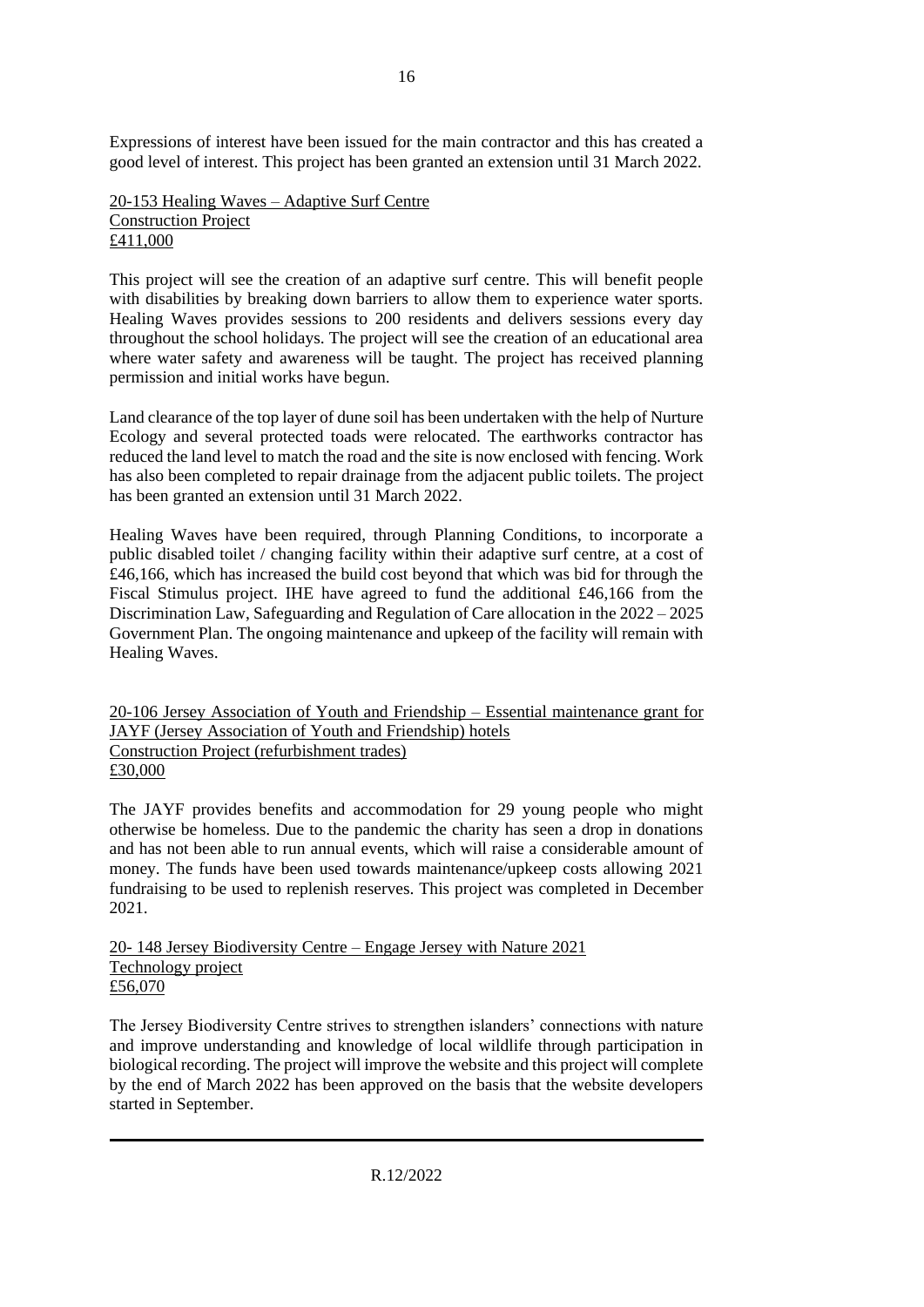#### 2.5 Office of the Chief Executive (OCE)

The department provided its support for all the recommended applications and does not have any of its own applications.

#### 20-016 Jersey Opera House – Jersey Opera House refurbishment Construction Project (Refurbishment project with multiple trades) £2,237,124

The Jersey Opera House is an intrinsic part of the cultural offering of the Island and this project is to undertake critical and essential works at the Jersey Opera House. The Opera House has been closed since March 2020 and has been unable to generate income since then. The refurbishment project relates to implementing the recommendations of the condition surveys conducted on this Government asset and will include:

- Internal repairs to all floors including crack repairs, damp repairs, upgrade of all fire doors, upgrade emergency lighting installation
- External repairs to structure and façade including roof repairs and external wall works, redecoration externally
- Preservation of the historic fabric of the building
- Identification and incorporation of energy saving and sustainable measures into the scheme

The Fiscal Stimulus Oversight Group were made aware in August 2021 that the project would not be completed by the end of the year and the project manager an approved extension until 30 June 2022. This request was approved but after further consideration of this it has been determined that this project no longer meets the requirements of the Fiscal Stimulus Fund, and an alternative funding source is currently being discussed between Treasury and the Department.

# 20-024 Jersey Heritage – Hamptonne Agricultural Museum Construction Project (Refurbishment project with multiple trades) £1,308,114

The project will create an agricultural museum to improve children's,' locals,' and visitors' experiences. The space will enable formal learning with school groups, private and event hire, enhancing tourism offerings. The project will include:

- A new two storey building to replace the existing toilet block
- Landscaping works to level the site and ramps installed to provide improved access
- The external courtyard area will be improved with the addition of a new pergola to provide solar shading
- Inclusion of disabled toilet and changing room facilities

The project has received planning and Bye Law approval and has an approved extension request to June 2022.

20-025 Jersey Heritage – La Hougue Bie Gallery and Workshop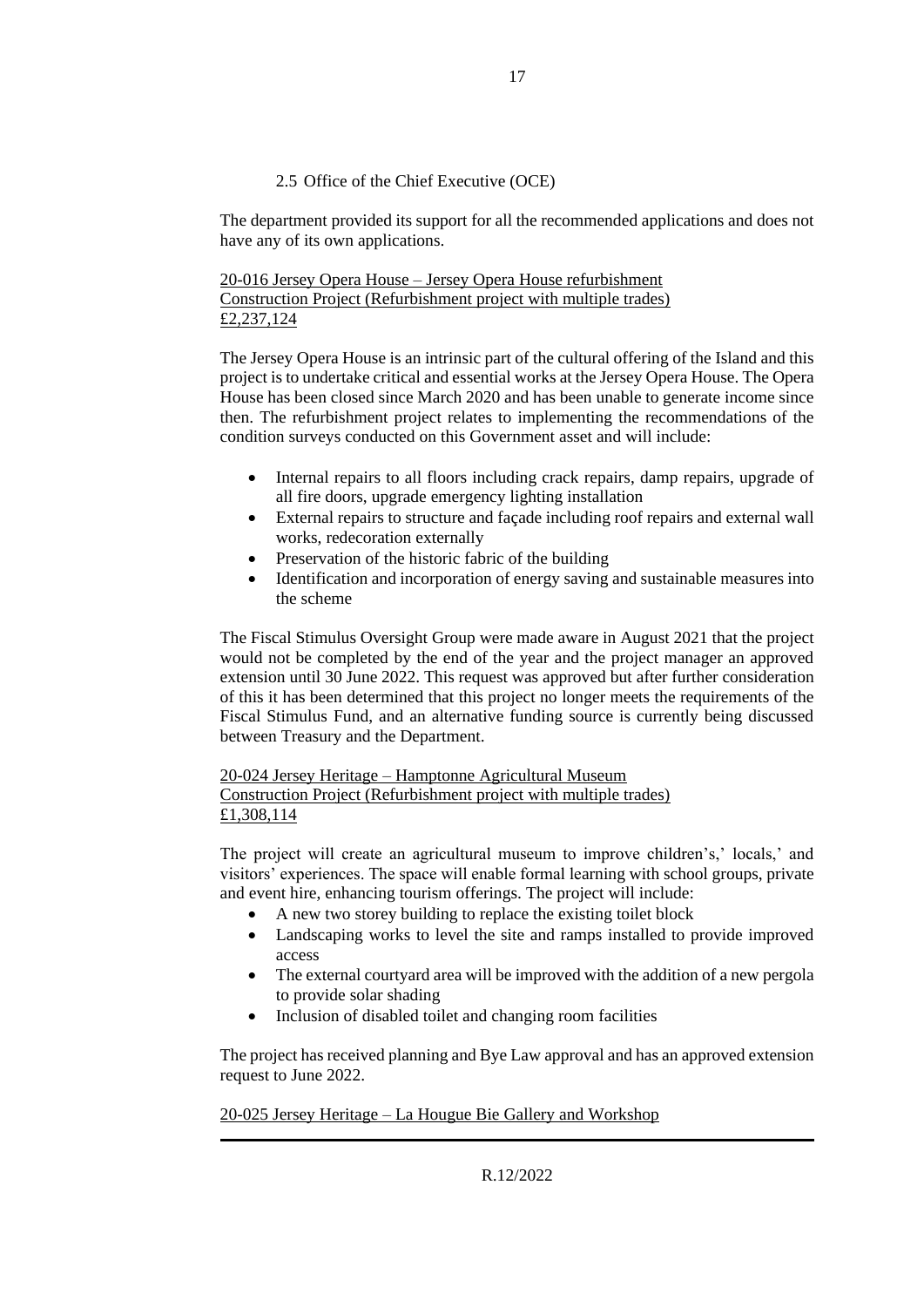#### Construction Project (Refurbishment project with multiple trades) £271,302

The original project was to complete two elements that complete the site masterplan of 2015, by updating the current exhibition space to modern standards and creating a new building to house equipment on site. The costings received, however, do not allow for the project to be able to afford the whole of the original intention and this project will now concentrate on the gallery space.

Planning and bye-law consents are in place for the external structure and a bye-law application has been submitted for changes to the gallery space. An extension request until 31 March 2022 has been approved.

#### 20-037 Jersey Consumer Council – Consumer Confidence and Data Security Technology Project £37,000

This project will see the creation of a new secure Jersey Consumer Council website which enables easy access to the information needed by the Islands' consumers. Costs will be more transparent and easily compared, which in turn should improve competition.

Project commencement has been delayed as there was a need to reappoint a chair which has now been completed. The project commenced in Q4 2021 and there is an approved extension to 31 March 2022.

#### 20-049 Royal Jersey Agricultural and Horticultural Society – Grounds Refurbishment Construction and Technology Projects £495,000

The Royal Jersey Showground was established in Trinity in 2000 and since then it has developed into a flexible events facility in the Island, hosting a range of events from meetings to music festivals. This project will improve the facility in support of the events industry. The improvements will include:

- A new catering facility, within existing structures, to enable a professional food service to be delivered to the growing number and range of events accommodated by the Showground.
- The provision of additional and modernised services required in support of current and future events. These include additional W.C.s, improved air handling and ventilation, and upgraded IT infrastructure.
- Establishing a covered walkway to connect the new West Hall to the facilities at the front of the building in response to an identified need to improve the utilisation of all the facilities.
- Upgrade the IT systems to provide for expanded and more flexible connectivity for conferences and meetings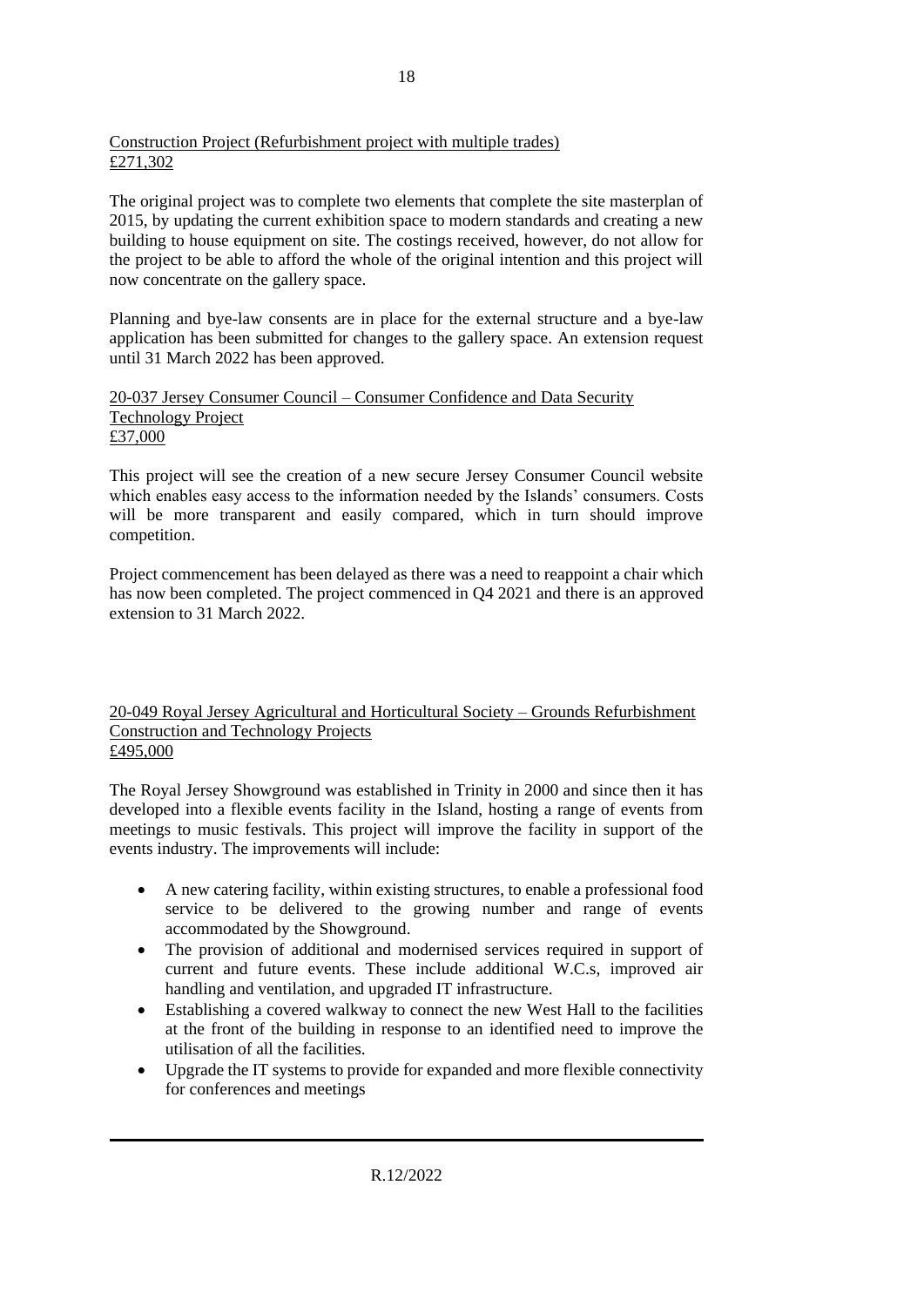A project extension has been approved to March 2022.

20-074 Jersey Art Centre – Jersey Arts Centre refurbishment Construction Project (Refurbishment project with multiple trades) £2,959,516

This project is to undertake critical and essential works at the Jersey Art Centre. The refurbishment project will ensure that when it is able to fully reopen at full capacity it will be within a fit for purpose building. The project relates to implementing the recommendations of the condition survey as well as other refurbishment and enhancements and will include:

- Works related to electrical and mechanical works (condition survey)
- Foyer and Box office to become open plan
- Refurbishment of the hiring rooms
- Technology upgrades in the learning centre
- Refurbishments of the performer areas as well as new carpeting and signage

This project has an approved extension until 30 June 2022.

20-091 Jersey Heritage – Membership, website, supporting systems upgrades Technology Project £226,641

This project will invest in the technology used by Jersey Heritage to update its membership system, website, Electronic Point of Sale system and accounting system. This project will upgrade the website so that it easier for the community, Jersey Heritage members and tourists to use the platform. Once the project is complete there will be no further ongoing costs.

Work has started on the website. The analyses have commenced and is still progressing for the EPOS, Membership & ERP elements of the system. The project has an approved extension until 31 March 2022.

20-174 National Trust – Morel Farm Project Construction Project £2,166,425

The repair and refurbishment of Morel Farm and the conversion of the bakehouse to self-catering has commenced on site and will be completed in line with existing planning consents. It is envisaged that most works will be completed by March 2022.

Due to issues with the glamping proposal this is now on hold and the Trust has had a revised proposal for alternatives for self-catering accommodation approved. An extension request has been put approved until 31 March 2022.